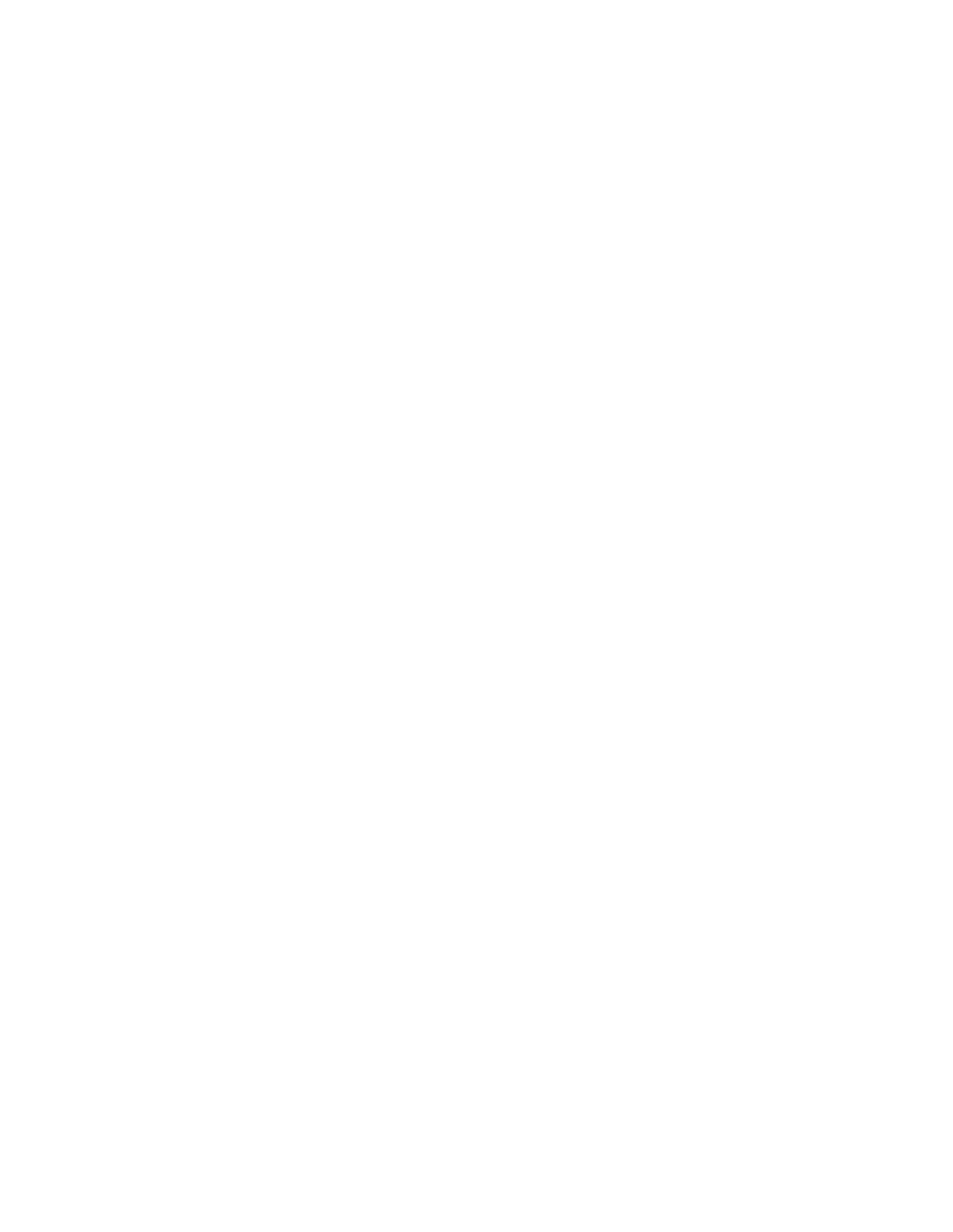## Quasi-Hamiltonian structure and Hojman construction II: Nambu Mechanics and Nambu-Poisson structures

José F. Cariñena†<sup>a)</sup>, Partha Guha‡ $\S^b$ , and Manuel F. Rañada†<sup>c)</sup>

 $\dagger$  Departamento de Física Teórica, Facultad de Ciencias Universidad de Zaragoza, 50009 Zaragoza, Spain

‡ Max Planck Institute for Mathematics in the Sciences Inselstrasse 22, D-04103 Leipzig, Germany

§ S.N. Bose National Centre for Basic Sciences, JD Block Sector-3, Salt Lake, Calcutta-700098, India

22 de Mayo, 2007

#### Abstract

In this paper we extend Hojman's approach of the non standard Hamiltonian structure to the Nambu-Poisson case. In particular the relationship between the generalized non standard Hamiltonian structure and the degenerate quasi Nambu-Hamiltonian structures is unveiled in this paper. We also provide ample applications of our construction.

Keywords: Nambu Mechanics. Hojman. Hamiltonian systems. quasi-Hamiltonian systems. superintegrability.

PACS numbers: 45.20.Jj 02.30Ik 05.45.Ac MSC Classification: 37J35 70H06 70H20.

 $a)$ E-mail address: jfc@unizar.es

 $(b)$ E-mail address: partha@bose.res.in

 $^{c)}E$ -mail address: mfran@unizar.es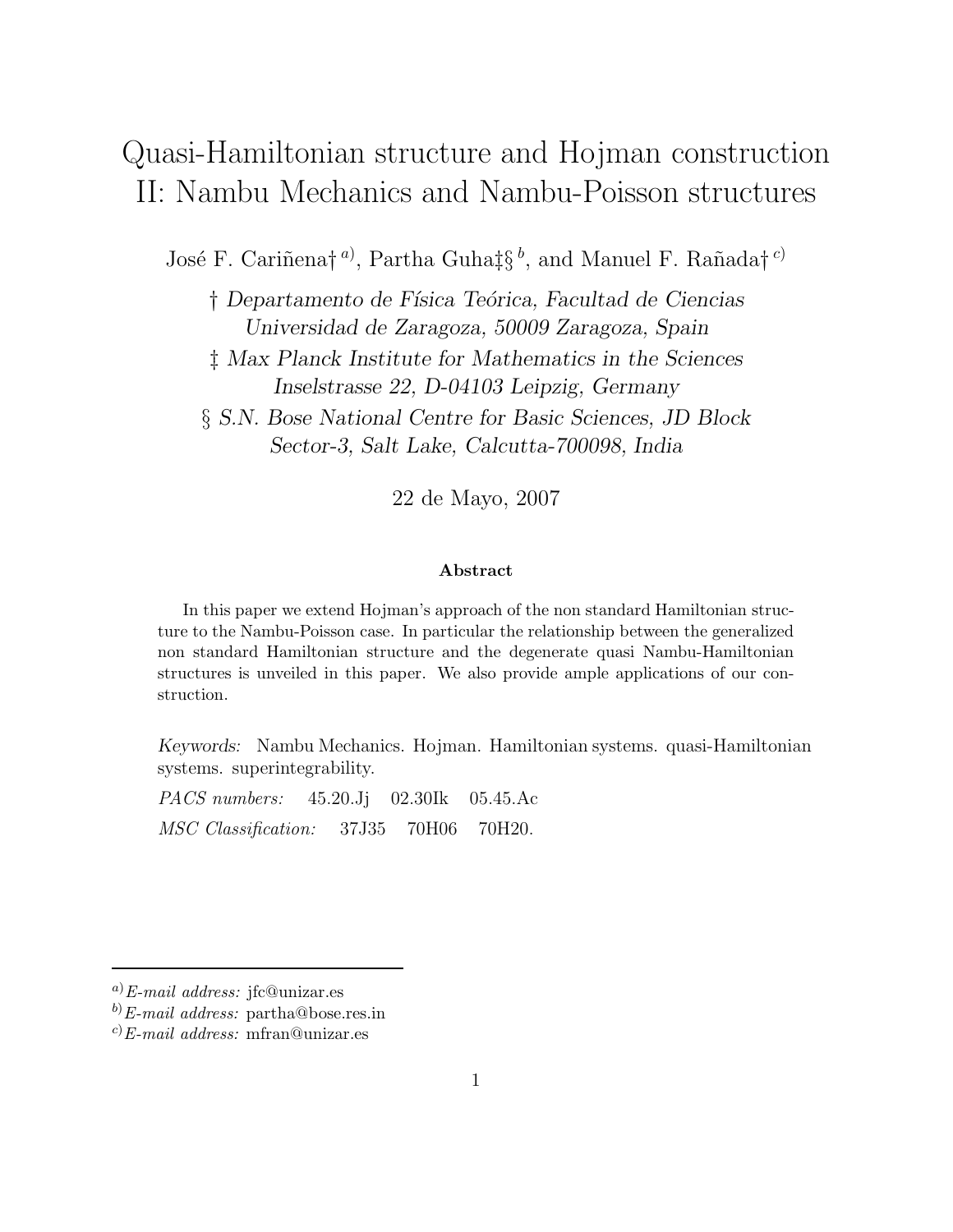#### 1 Introduction

The geometric approach to dynamical systems by means of vector fields suggests us to consider additional compatible structures. In a recent paper [1] Hojman proposed a general technique for finding an admissible Hamiltonian structure for a given equation of motion using one infinitesimal symmetry transformation and one constant of motion, valid for systems of both ordinary and partial differential equations, and it was extended in subsequent papers by him and his coworkers [2, 3] for dealing with dynamical systems in field theory without using any Lagrangian. For a recent updating of Hojman's approach see e.g. [4].

The geometric approaches to mechanics used first symplectic and later presymplectic and Poisson structures. Later, Nambu proposed in 1973 [5] a generalisation of the classical Hamiltonian formalism for the study of a system defined on a three-dimensional phase space with coordinates  $(x_1, x_2, x_3)$  and a new class of bracket for three functions  $(f_1, f_2, f_3)$  given by

$$
\{f_1, f_2, f_3\} = \frac{\partial(f_1, f_2, f_3)}{\partial(x_1, x_2, x_3)},
$$

where the right hand side denotes the Jacobian determinant, allowing us to express the time evolution of a function  $f$  by

$$
\frac{df}{dt} = \{f, h_1, h_2\}.
$$

Here  $h_1$  and  $h_2$  are two 'Hamiltonian' or 'Nambu' functions for such dynamics.

Like Poisson geometry, the existence of a Nambu-Poisson bracket is equivalent to the existence of a skewsymmetric contravariant tensor  $N$  of order  $m$  satisfying a condition equivalent to the fundamental identity.

Shortly after that, Takhtajan [6] introduced the concept of Nambu-Poisson (or simply Nambu) structure using an axiomatic formulation for the n-bracket operation and this paper motivated a series of papers on the same subject (see e.g. [7, 8, 9, 10]. Another generalisation was the so-called generalised Poisson brackets [11, 12, 13].

Like Poisson geometry, the existence of a Nambu-Poisson bracket is equivalent to the existence of a skewsymmetric contravariant tensor  $N$  of order  $m$  satisfying a condition equivalent to the fundamental identity. It has been proved [14, 15] that a Nambu-Poisson tensor N of order  $m \geq 3$ is decomposable, as a consequence a Nambu-Poisson manifold is locally foliated.

Our aim in this paper is to analyse the existence of a Nambu structure for a given dynamical system, Γ, and how we can find such a structure when two commuting infinitesimal symmetries of the dynamical vector field and two constants of motion are known.

The organization of the paper is as follows: Section 2 is devoted to introduce notation and basic definitions and we summarise the relevant properties of Nambu–Poisson manifolds. The possibility of finding a Nambu structure making the vector field Γ Hamiltonian when two commuting infinitesimal symmetries of Γ and two constants of the motion are known is proved in Sections 3 and finally Section 4 contains several illustrative examples.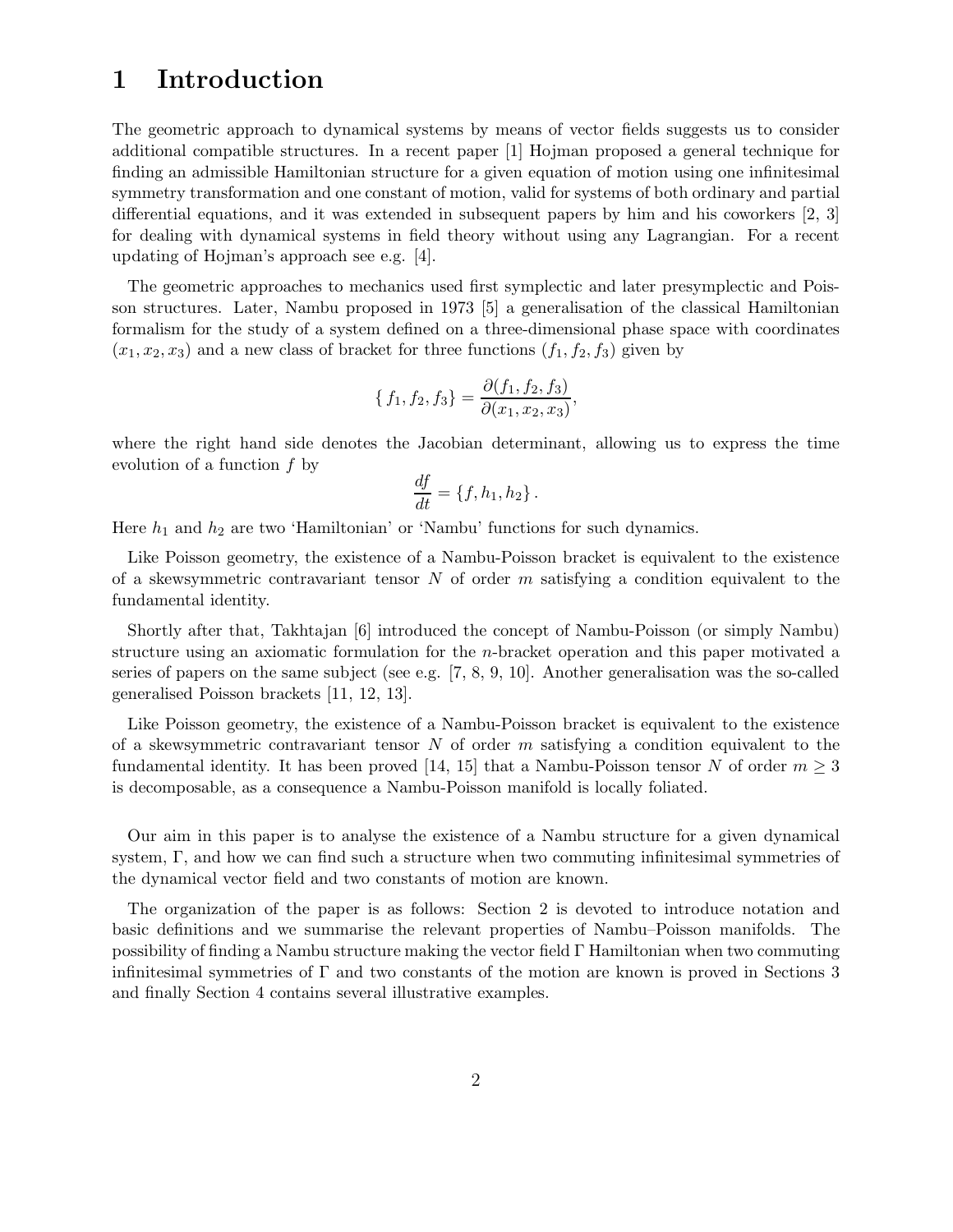## 2 Notation and basic definitions

Let M be a smooth n-dimensional manifold and  $C^{\infty}(M)$  denote the algebra of differentiable realvalued functions on  $M$ . A Nambu structure is given by an  $m$ -dimensional multivector

$$
N\,:\,\bigwedge\,1(M)\times\stackrel{m}{\cdots}\times\bigwedge\,1(M)\,\,\rightarrow\,\,\mathcal{F}(M)
$$

which in local coordinates  $(x_1, x_2, \ldots, x_m)$  is given by

$$
N = n_{i_1...i_m}(x) \frac{\partial}{\partial x_{i_1}} \wedge \frac{\partial}{\partial x_{i_2}} \ldots \wedge \frac{\partial}{\partial x_{i_m}},
$$

where summation over repeated indices is understood, which allows us to define the bracket of  $m$ functions by

$$
\{f_1, f_2, \ldots, f_m\} = N(df_1, df_2, \ldots, df_m),
$$

in local coordinates  $(x_1, \ldots, x_n)$  this is

$$
\{f, f_1, \ldots, f_{n-1}\} = n_{i_0 i_1, \ldots i_{m-1}} \phi_{i_0} f \phi_{i_1} f_1 \ldots \phi_{i_{n-1}} f_{m-1},
$$

in such a way that the following conditions be satisfied:

1. Skew-symmetry

$$
\{f_1, f_2, \ldots, f_m\} = (-1)^{\epsilon(\sigma)} \{f_{\sigma(1)}, f_{\sigma(2)}, \ldots, f_{\sigma(m)}\},
$$

where  $\sigma \in S_m$  (symmetric group of m elements) and  $\epsilon(\sigma)$  denotes its parity.

2. Multilinearity: if  $k_a$  and  $k_b$  are real numbers,

$$
\{k_a g_a + k_b g_b, f_2, \ldots, f_m\} = k_a \{g_a, f_2, \ldots, f_m\} + k_b \{g_b, f_2, \ldots, f_m\}
$$

for any  $m + 1$  functions  $g_a, g_b, f_1, \ldots, f_{m-1}$ .

3. Leibniz rule

$$
\{g_a g_b, f_2, \ldots, f_m\} = g_a \{g_b, f_2, \ldots, f_m\} + \{g_a, f_2, \ldots, f_m\} g_b.
$$

4. Generalised Jacobi identity, usually called Fundamental identity (shortened as F.I.):

$$
\{f_1,\ldots,f_{m-1},\{g_m,\ldots,g_{2m-1}\}\} = \{ \{f_1,\ldots,f_{m-1},g_m\},g_{m+1},\ldots,g_{2m-1}\} + \ldots \ldots + \{g_m,\ldots,g_{2m-2},\{f_1,\ldots,f_2,g_{2m-1}\}\}
$$

The last property, (iv), that is also known as the "Takhtajan identity", is the appropriate generalisation of the Jacobi identity characterising the standard Poisson bracket. As an example for  $m = 3$  and  $m = 4$  it reduces to

$$
\{f_1, f_2, \{g_3, g_4, g_5\}\} = \{ \{f_1, f_2, g_3\}, g_4, g_5\} + \{g_3, \{f_1, f_2, g_4\}, g_5\} + \{g_3, g_4, \{f_1, f_2, g_5\}\}
$$

and

$$
\begin{array}{rcl}\n\{f_1, f_2, f_3, \{g_4, g_5, g_6, g_7\}\} & = & \{\{f_1, f_2, f_3, g_4\}, g_5, g_6, g_7\} + \{g_4, \{f_1, f_2, f_3, g_5\}, g_6, g_7\} \\
& & + \{g_4, g_5, \{f_1, f_2, f_3, g_6\}, g_7\} + \{g_4, g_5, g_6, \{f_1, f_2, f_3, g_7\}\}.\n\end{array}
$$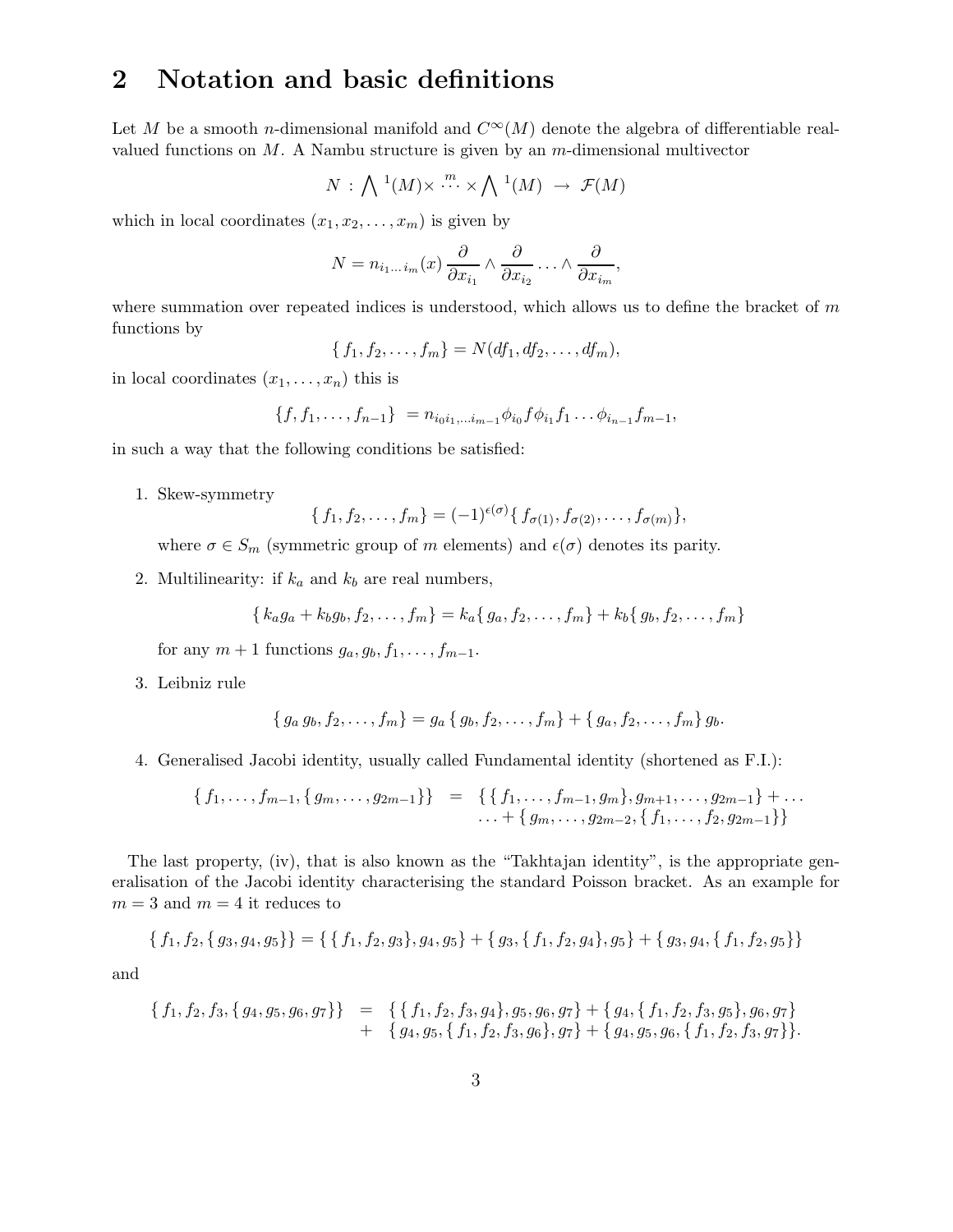**Lemma 1** Let  $\{\cdot,\cdot,\cdot\cdot,\cdot\}: C^{\infty}(M) \times C^{\infty}(M) \cdots \times C^{\infty}(M) \longrightarrow C^{\infty}(M)$  be a multi-derivation that satisfies FI iff

- 1.  $\{\cdot,\cdot,\cdot\cdot,\cdot\}$  satisfies FI for generators.
- 2. It satisfies quadratic identities.

$$
\sum_{k=1}^{n} \{\phi, f_1, \cdots, f_{n-2}, f_{n+k-1}\} \{\phi', f_n, \cdots, \widehat{f_{n+k-1}}, \cdots, f_{2n-1}\}\
$$
\n
$$
+ \{\phi', f_1, \cdots, f_{n-2}, f_{n+k-1}\} \{\phi, f_{n+1}, \cdots, \widehat{f_{n+k-1}}, \cdots, f_{2n-1}\} = 0.
$$
\n
$$
(1)
$$

Note that a set of  $m-1$  functions,  $f_1, \ldots, f_{m-1}$ , defines a vector field, to be denoted  $X_{f_1,\ldots,f_{m-1}}$ , by contracting N with  $df_1 \wedge \cdots \wedge df_{m-1}$ , i.e.  $X_{f_1,\dots,f_{m-1}}g = \{f_1,\dots,f_{m-1},g\}$ . Such a vector field satisfies  $\mathcal{L}_{X_{f_1,...,f_{m-1}}}$   $N = 0$ , which is equivalent to the F.I.. Actually  $\mathcal{L}_{X_{f_1,...,f_{m-1}}}$   $N = 0$  means that

$$
X_{f_1,\ldots,f_{m-1}}\{f_m,\ldots,f_{2m-1}\} = \{X_{f_1,\ldots,f_{m-1}}f_m,\ldots,f_{2m-1}\} + \cdots + \{f_m,\ldots,X_{f_1,\ldots,f_{m-1}}f_{2m-1}\}.
$$

**Definition 1**  $f \in C^{\infty}(M)$  is a first integral of  $X_{f_1,\dots f_{m-1}}$  if and only if

$$
\{f, f_1, f_2, \cdots, f_{m-1}\} = 0.
$$

Note also that as a consequence of the F.I. the Nambu Bracket of  $m$  constants of the motion for a Hamiltonian vector field is a constant of motion too.

The vector field  $X_{f_1,...,f_{m-1}}$  is said to be Hamiltonian. A vector field Y in M for which there exist m functions  $g, f_1, \ldots, f_{m-1}$  such that  $gY = X_{f_1, \ldots, f_{m-1}}$  is said to be quasi-Hamiltonian. The functions  $f_i$  defining such a vector field are constants of the corresponding motion by the skewsymmetry of N.

More generally for any  $k \leq n$  we can define a map

$$
N^{\#} : \Gamma(\bigwedge{}^{k}(T^{*}M)) \to \Gamma((\bigwedge{}^{n-k}(TM)))
$$

by contraction of  $N$  with each  $k$ -form in  $M$ .

An interesting particular case is when m is equal to the dimension of the manifold  $M$ . For instance, if Q is a *n*-dimensional manifold and  $\overline{M} = T^*Q$  is endowed with its natural symplectic form  $\omega_0$ , then the multivector in M which is dual of the 2n-form  $\omega \wedge \cdots \wedge \omega$  defines a Nambu structure (in this case it is the dual of the Liouville structure).

Finally the F.I. also implies that [10]

$$
[X_{f_1,\cdots,f_{m-1}}, X_{f_m,\cdots,f_{2m-2}}] = \sum_{i=1}^{m-1} X_{f_m,\cdots,f_{m+k-2},X_{f_1,\cdots,f_{m-1}}f_{m+k-1},\cdots,f_{2m-2}}.
$$

A remarkable property is that, when  $n$  is an even number, the F.I. holds if and only if the Schouten Bracket  $[N, N]$  vanishes (see e.g. [11, 13, 16])). Moreover we recall that the Nambu Bracket of two decomposable m-vectors is given by

$$
[X_1 \wedge \cdots \wedge X_m, Y_1 \wedge \cdots \wedge Y_m] = \sum_{i,j=1}^m (-1)^{i+j} [X_i, Y_j] \wedge X_1 \cdots \wedge \widehat{X}^i \wedge \cdots X_m \wedge Y_1 \wedge \cdots \wedge \widehat{Y}_j \wedge \cdots \wedge \widehat{Y}_m, (2)
$$

where  $\hat{X}^i$  means that the vector field  $X_i$  is omitted and the same for  $\hat{Y}_j$ .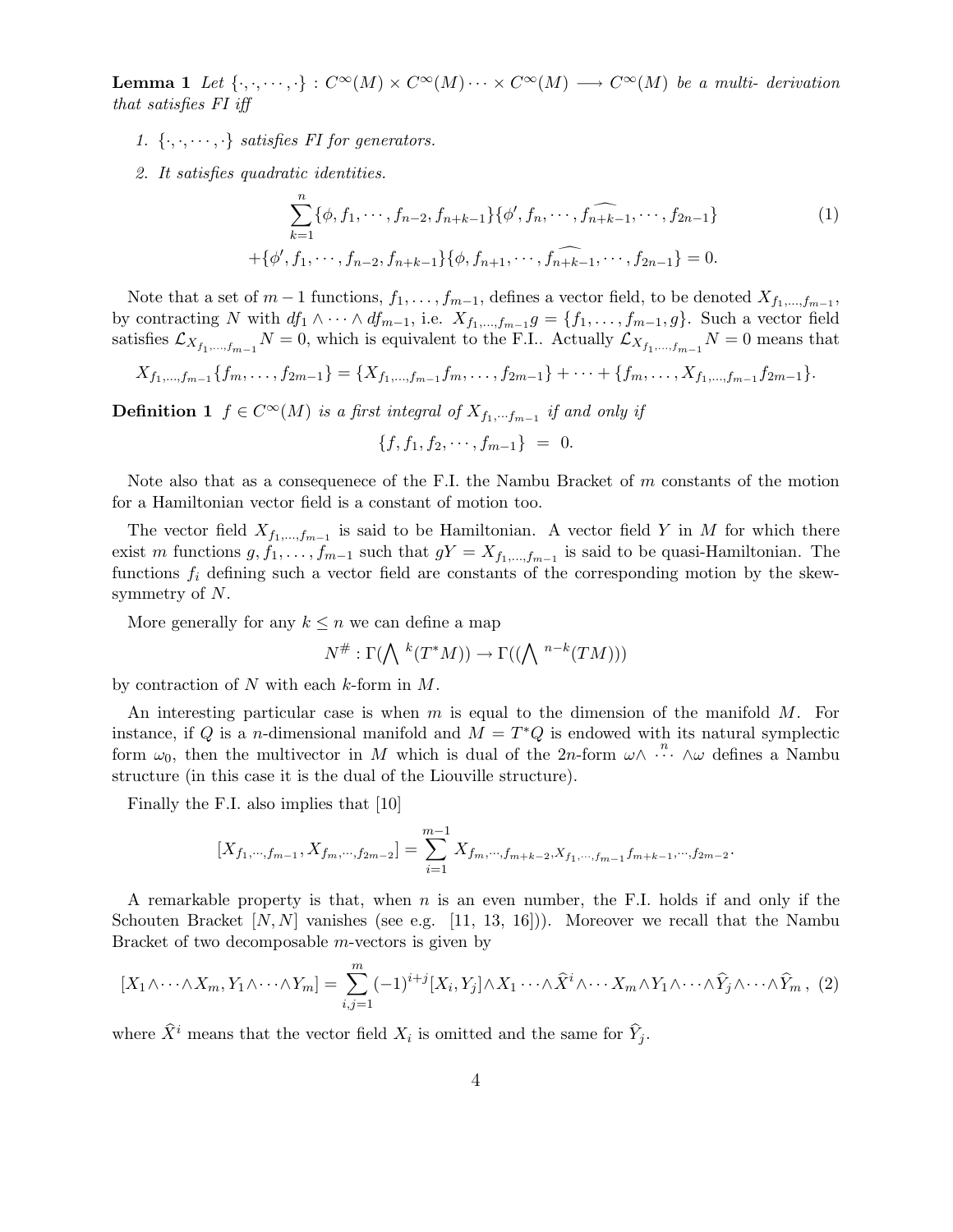#### 3 The main theorem

**Theorem 1** Let  $\Gamma$  be a dynamical system on a manifold M. Suppose that

- 1.  $\Gamma$  possesses two commuting infinitesimal symmetries represented by the vector fields  $X_1$  and  $X_2$ .
- 2. There exist two functions,  $h_1$  and  $h_2$ , which are constants of the motion for  $\Gamma$ .

Then the 3-vector field  $N_{012} = \Gamma \wedge X_1 \wedge X_2$  is a Nambu structure on M and the dynamical system  $\Gamma$  is 'quasi-Hamiltonian' with respect to  $N_{012}$ . Moreover a new Nambu structure J, proportional to N<sub>012</sub>, can be defined so that  $\Gamma$  is the Hamiltonian vector field of the functions  $h_1$  and  $h_2$  with respect to J.

Proof.: The expression

$$
N_{012} = \Gamma \wedge X_1 \wedge X_2 \tag{3}
$$

defines a 3-vector field on M and the fact that  $X_1$  and  $X_2$  are infinitesimal symmetries of  $\Gamma$ ,

$$
[X_1, \Gamma] = 0, \qquad [X_2, \Gamma] = 0, \tag{4}
$$

implies that it is invariant under  $\Gamma$ 

$$
\mathcal{L}_{\Gamma}(\Gamma \wedge X_1 \wedge X_2) = \Gamma \wedge [\Gamma, X_1] \wedge X_2 + \Gamma \wedge X_1 \wedge [\Gamma, X_2] = 0.
$$

Using the expression (2) we see that the vanishing of the Lie Bracket of the two symmetries, that is  $[X_1, X_2] = 0$ , together with (4) leads to the vanishing of the Schouten Bracket

$$
[N_{012}, N_{012}] = 0,
$$

and thus  $N_{012}$  is a Nambu structure invariant under the dynamics.

Denote by  $(x_1, x_2, x_3)$  a local set of coordinates in a 3-dimensional manifold M and suppose the following coordinate expressions for the three vector fields

$$
\Gamma = f^a(x) \frac{\partial}{\partial x_a}, \qquad X_1 = z_1^b(x) \frac{\partial}{\partial x_b}, \qquad X_2 = z_2^c(x) \frac{\partial}{\partial x_c}.
$$

Then  $N_{012}$  is given by

$$
N_{012} = n_{abc} \frac{\partial}{\partial x_a} \wedge \frac{\partial}{\partial x_b} \wedge \frac{\partial}{\partial x_c}, \quad n_{abc} = \det \begin{vmatrix} f^a & f^b & f^c \\ z_1^a & z_2^b & z_3^c \\ z_2^a & z_2^b & z_3^c \end{vmatrix}.
$$

The action of  $N_{012}^{\#}$  on the two differentials,  $dh_1$  and  $dh_2$ , of the two assumed constants of motion for  $\Gamma$  is

$$
N_{012}^{\#}(dh_1, dh_2) = h_{12} \Gamma,
$$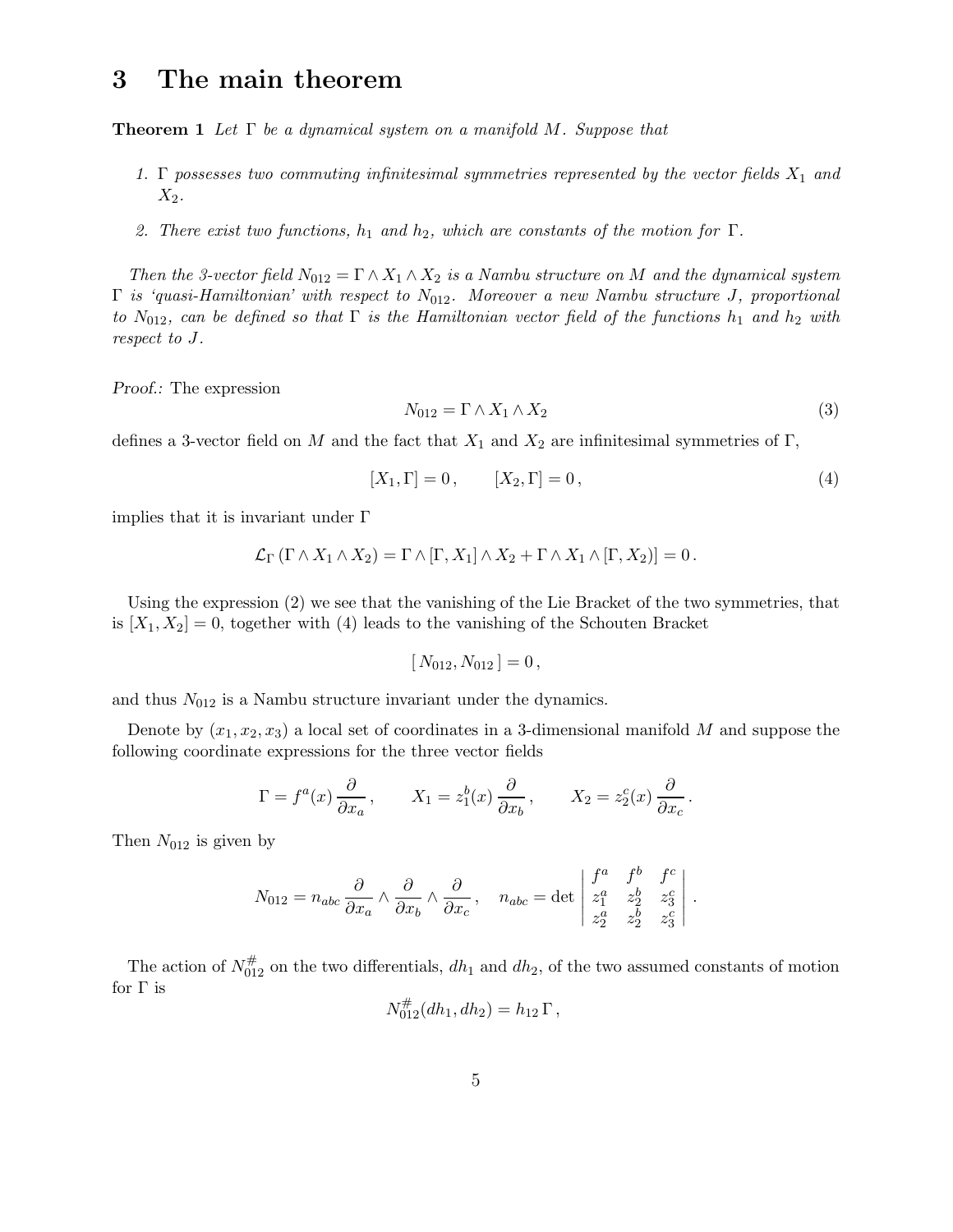where the function  $h_{12}$  is given by

$$
h_{12}=X_1(h_1)X_2(h_2)-X_1(h_2)X_2(h_1).
$$

Hence the dynamical vector field  $\Gamma$  is 'quasi-Hamiltonian' with respect the Nambu structure  $N_{012}$ . On the other side the vanishing of the Lie brackets  $[X_i, \Gamma]$  means that the corresponding Lie derivatives,  $\mathcal{L}_X$  and  $\mathcal{L}_\Gamma$ , also commute. Therefore the function  $h_{12}$  is a constant of the motion for Γ because from  $\mathcal{L}_{\Gamma} \mathcal{L}_{X_i} - \mathcal{L}_{X_i} \mathcal{L}_{\Gamma} = 0$  we obtain that

$$
\mathcal{L}_{\Gamma}h_{12} = \mathcal{L}_{\Gamma}(\mathcal{L}_{X_1}(h_1) \mathcal{L}_{X_2}(h_2) + \mathcal{L}_{X_1}(h_2)\mathcal{L}_{X_2}(h_1)) = 0.
$$

When  $h_{12} \neq 0$ , we can define a new structure J by

$$
J = \frac{1}{h_{12}} N_{012}.
$$

The property  $\Gamma(h_{12}) = 0$  implies that J is also Nambu and that

$$
\Gamma = J^{\#}(dh_1, dh_2).
$$

Thus  $\Gamma$  is the Hamiltonian vector field of the functions  $h_1$  and  $h_2$  with respect to J.

#### 4 Three Examples

#### 4.1 Isotropic harmonic oscillator

Consider a six-dimensional phase space M with local coordinates  $(x_1, x_2, x_3, y_1, y_2, y_3)$  and the dynamical vector field

$$
\Gamma = X_1 + X_2 + X_3, \qquad X_i = y_i \frac{\partial}{\partial x_i} + \omega^2 x_i \frac{\partial}{\partial y_i}, \quad i = 1, 2, 3.
$$

Note that  $[\Gamma, X_2] = [\Gamma, X_3] = 0$ , and  $[X_i, X_j] = 0$  for  $i, j = 1, 2, 3$ . Then we can define the 3-vector field  $N$  by

$$
N_{023} = \Gamma \wedge X_2 \wedge X_3
$$

or, in an equivalent way,  $N_{023} = N_{123}$  with  $N_{123}$  being given by

$$
N_{123}=X_1\wedge X_2\wedge X_3.
$$

On the other hand the functions

$$
h_2 = x_3y_1 - x_1y_3
$$
 and  $h_3 = x_1y_2 - x_2y_1$ ,

are Γ-invariant, i.e.  $\Gamma(h_2) = \Gamma(h_3) = 0$ .

The vector field defined by the functions  $h_2$  and  $h_3$  is

$$
N_{012}^{\#}(dh_2, dh_3) = h_{23} \Gamma,
$$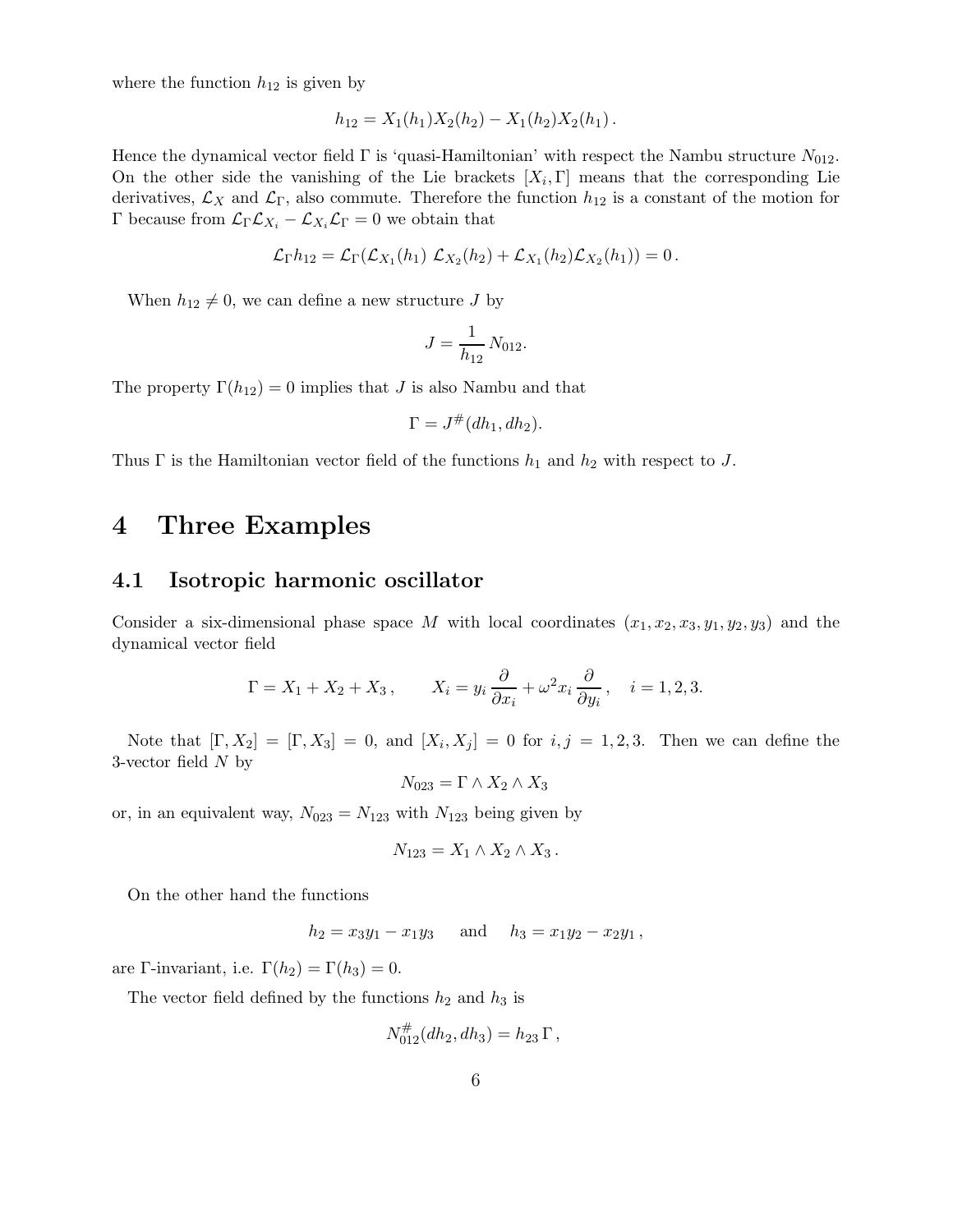where the function  $h_{23}$  is given by

$$
h_{23} = -(y_1y_2 + \omega^2 x_1x_2)(y_1y_3 + \omega^2 x_1x_3).
$$

Such a function is also Γ-invariant,  $\Gamma(h_{23}) = 0$  and consequently

$$
J = \frac{1}{h_{23}} N_{023}
$$
 is such that  $[J, J] = 0$ .

Therefore  $J$  is also Nambu structure and the dynamical vector field corresponding to  $J$  is

$$
\Gamma = J^{\#}(dh_2, dh_3).
$$

#### 4.2 Kepler problem

In a similar way, if we remove the points  $(0, 0, 0, y_1, y_2, y_3)$  in the preceding phase space and consider the dynamical vector field

$$
\Gamma = y_1 \frac{\partial}{\partial x_1} + y_2 \frac{\partial}{\partial x_2} + y_3 \frac{\partial}{\partial x_3} + \frac{k}{r^3} \left( x_1 \frac{\partial}{\partial y_1} + x_2 \frac{\partial}{\partial y_2} + x_3 \frac{\partial}{\partial y_3} \right), \quad r^2 = x_1^2 + x_2^2 + x_3^2,
$$

then the vector fields  $X_2$  and  $X_{123}$  given by

$$
X_2 = x_3 \frac{\partial}{\partial x_1} - x_1 \frac{\partial}{\partial x_3} + y_3 \frac{\partial}{\partial y_1} - y_1 \frac{\partial}{\partial y_3}
$$
  
\n
$$
X_{123} = J_1 X_1 + J_2 X_2 + J_3 X_3
$$
\n(5)

are infinitesimal symmetries of  $\Gamma$  such that  $[X_2, X_{123}] = 0$  and we can define a 3-vector field  $N_{023}$ by

$$
N_{023} = \Gamma \wedge X_2 \wedge X_{123}
$$

which is invariant under Γ.

Moreover, one can check that the functions

$$
h_2 = R_2
$$
,  $h_3 = R_3$ , and  $R_i = \epsilon_{ijl} J_j y_l - k \frac{x_i}{r}$ 

are Γ-invariant, i.e.  $\Gamma(h_2) = \Gamma(h_3) = 0$ . The Hamiltonian vector field defined by the functions  $h_2$ and  $h_3$  and the Nambu tensor  $N_{023}$  is given by

$$
N_{023}^{\#}(dh_2, dh_3) = h_{23} \Gamma,
$$

where the function  $h_{23}$  is given by

$$
h_{23} = R_1(J_1R_3 - R_2J_3)
$$

and is Γ-invariant, i.e.  $\Gamma(h_{23}) = 0$ .

The 3-vector field

$$
J = \frac{1}{h_{23}} N_{023} ,
$$

is then a Nambu structure as well and  $\Gamma$  is Hamiltonian with respect to J

$$
\Gamma = J^{\#}(dh_2, dh_3).
$$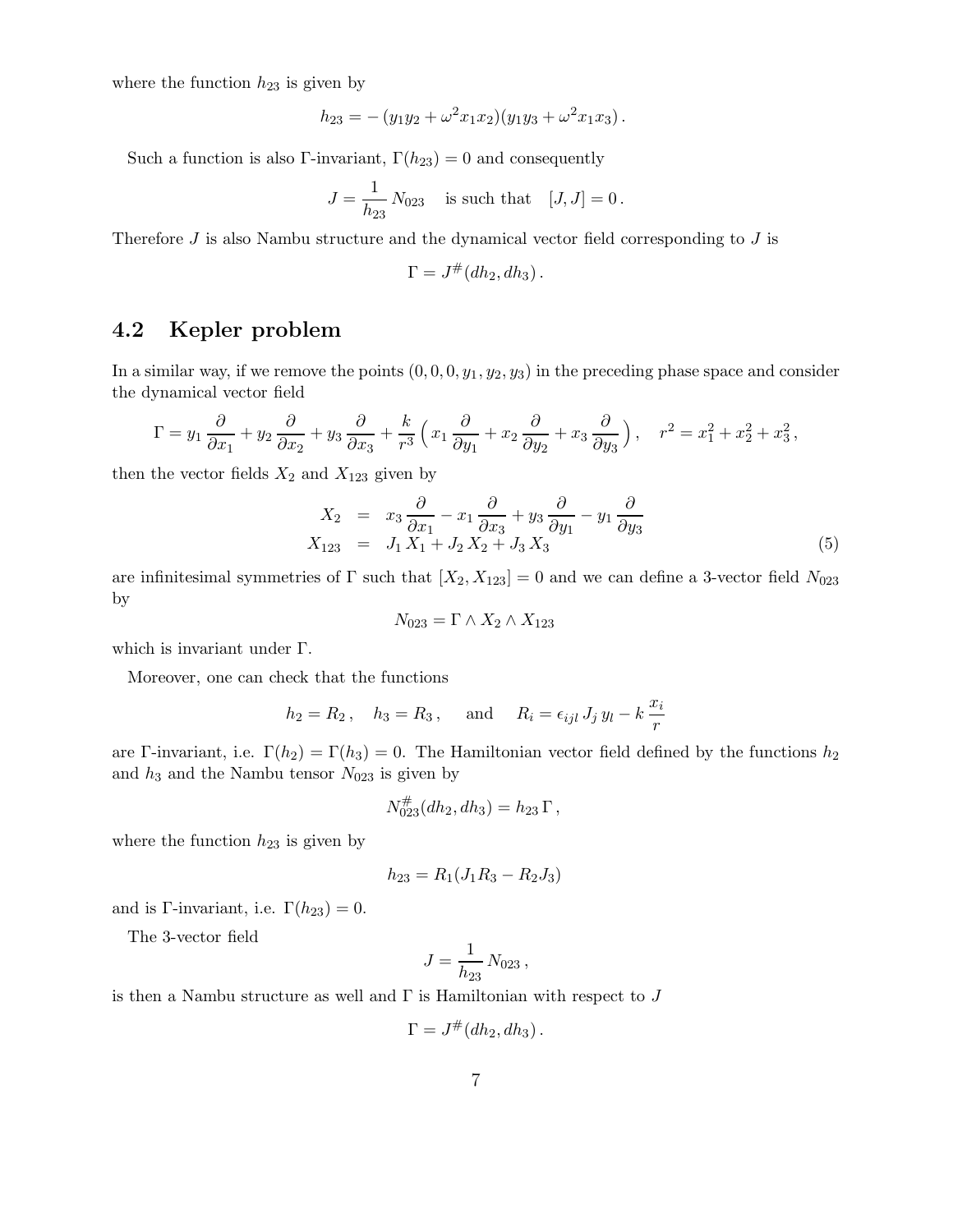#### 4.3 Calogero-Moser system

Consider now a six-dimensional phase space M with coordinates  $(x_1, x_2, x_3, y_1, y_2, y_3)$  and the dynamical system in  $M$  given by

$$
\Gamma = y_1 \frac{\partial}{\partial x_1} + y_2 \frac{\partial}{\partial x_2} + y_3 \frac{\partial}{\partial x_3} + 2c_0 \left[ \left( \frac{1}{x_{21}^3} - \frac{1}{x_{13}^3} \right) \frac{\partial}{\partial y_1} + \left( \frac{1}{x_{32}^3} - \frac{1}{x_{21}^3} \right) \frac{\partial}{\partial y_2} + \left( \frac{1}{x_{13}^3} - \frac{1}{x_{32}^3} \right) \frac{\partial}{\partial y_3} \right],
$$

where use has been made of the notation  $x_{ij} = x_i - x_j$ .

Let  $N$  be the multivector

$$
N_{023} = \Gamma \wedge X_2 \wedge X_3 ,
$$

where  $X_2$  and  $X_3$  are given by

$$
X_2 = \frac{\partial}{\partial x_1} + \frac{\partial}{\partial x_2} + \frac{\partial}{\partial x_3}
$$
  
\n
$$
X_3 = (y_1^2 + V_{21} + V_{13}) \frac{\partial}{\partial x_1} + (y_2^2 + V_{32} + V_{21}) \frac{\partial}{\partial x_2} + (y_3^2 + V_{13} + V_{32}) \frac{\partial}{\partial x_3}
$$
  
\n
$$
+ \Gamma(y_1^2 + V_{21} + V_{13}) \frac{\partial}{\partial y_1} + \Gamma(y_2^2 + V_{32} + V_{21}) \frac{\partial}{\partial y_2} + \Gamma(y_3^2 + V_{13} + V_{32}) \frac{\partial}{\partial y_3}
$$

and  $V_{ij}$  denotes the function  $V_{ij} = c_0/x_{ij}^2$ .

Note that the vector fields  $X_1$  and  $X_2$  commute:  $[X_2, X_3] = 0$ .

Moser proved [32] that the n-dimensional Calogero system can be presented as a Lax equation and that a fundamental set of constants of the motion is given by

$$
I_k = \frac{1}{k} \operatorname{tr} A^k
$$
,  $A = A_1 + i c_0 A_2$ ,  $k = 1, 2, ..., n$ ,

where  $A_1$  and  $A_2$  denote the diagonal and nondiagonal matrices

$$
A_1 = \text{diagonal } [y_1, y_2, \dots, y_n], \quad (A_2)_{ij} = \left[ (1 - \delta_{ij}) \frac{1}{x_{ij}} \right].
$$

Wojciechowski proved the superintegrability of this system [33] by showing the existence of an additional family of integrals (see also  $[34, 35, 36, 37]$ ). If we make use of the matrix Q defined by

$$
Q = \text{diagonal } [q_1, q_2, \dots, q_n],
$$

then the additional constants of the motion can be given as the traces of products of the matrices Q and A [35]. In the particular case we are considering, if we denote by  $L_{ij}$  the functions  $L_{ij}$  =  $x_i y_j - x_j y_i$ , the following two functions

$$
h_2 = [\text{tr}(QA)] I_1 - [\text{tr}(Q)] (2I_2)
$$
  
\n
$$
= L_{21}(y_2 - y_1) + L_{32}(y_3 - y_2) + L_{13}(y_1 - y_3) + \text{ terms of lower order}
$$
  
\n
$$
h_3 = [\text{tr}(QA^2)] I_1 - [\text{tr}(Q)] (3I_3)
$$
  
\n
$$
= L_{21}(y_2^2 - y_1^2) + L_{32}(y_3^2 - y_2^2) + L_{13}(y_1^2 - y_3^2) + \text{ terms of lower order}
$$
(6)

are Γ-invariant, i.e.  $\Gamma(h_2) = \Gamma(h_3) = 0$ . The action of  $N_{023}$  on the 1-forms  $dh_2$  and  $dh_3$  is

$$
N_{023}^{\#}(dh_2, dh_3) = h_{23} \Gamma,
$$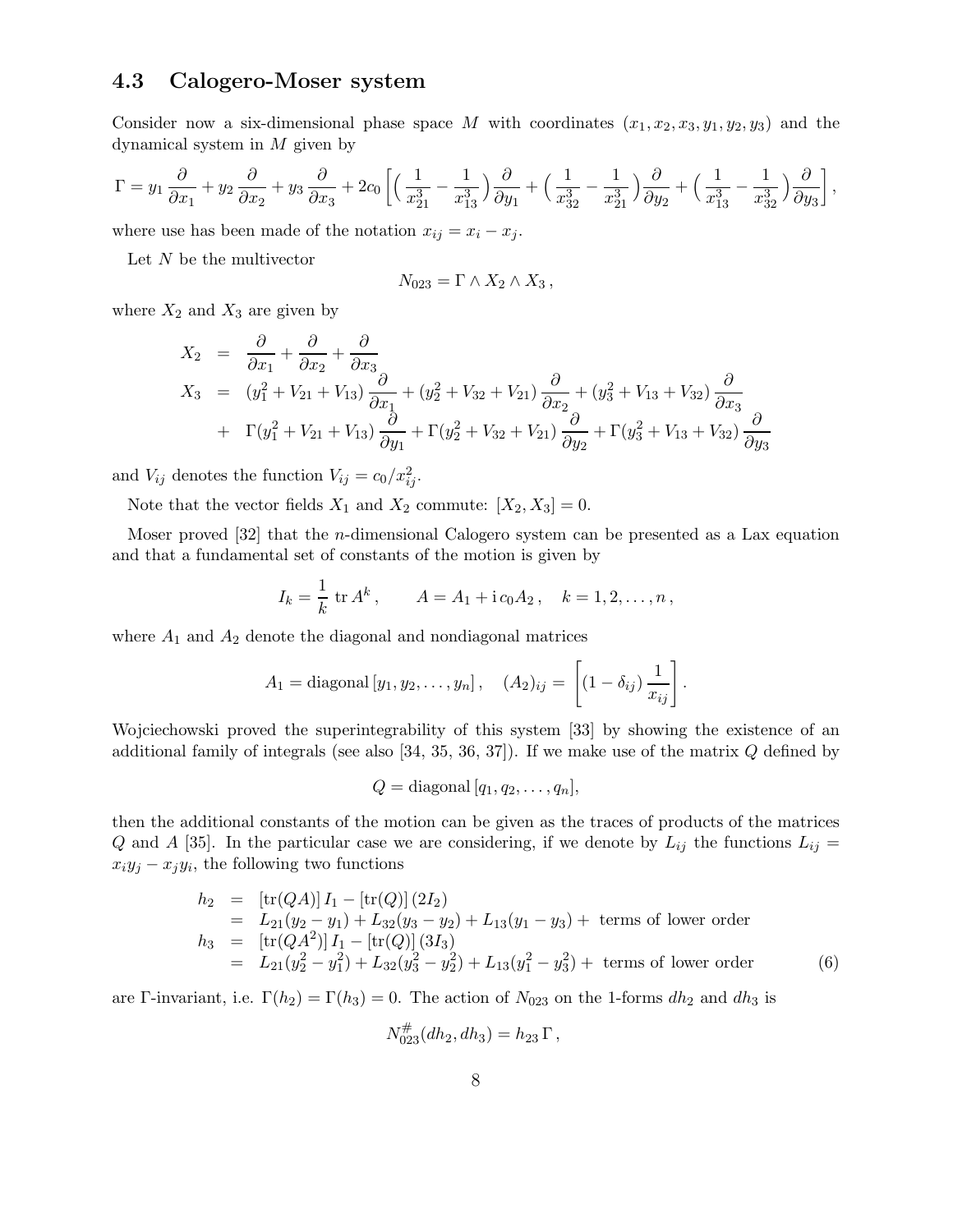where the function  $h_{23}$  is given by

$$
h_{23} = (y_2 - y_1)^2 (y_3 - y_2)^2 (y_1 - y_3)^2 (y_1 + y_2 + y_3) + \text{ terms of lower order.}
$$

Taking into account that  $\Gamma(h_{23}) = 0$  we obtain

$$
J = \frac{1}{h_{23}} N_{023}, \quad [J, J] = 0.
$$

In other words J is a Nambu structure and the dynamical vector field Γ is Hamiltonian with respect to J.

$$
\Gamma = J^{\#}(dh_2, dh_3).
$$

## 5 Conclusion and outlook

This is a second paper of the project to understand Hojman's programme of nonstandard construction of Hamiltonian structures. Recall that this construction is a general technique to find a Hamiltonian structure for a given equation of motion using one infinitesimal transformation and one constant of motion. In this paper we have studied the generalization of degenerate quasi-Hamiltonian towards the Nambu-Poisson case. We have given several interesting examples in support of our construction. In future we will study the noncommutative generalization of degenerate quasi-Hamiltonian structure.

#### Acknowledgments.

We are grateful to Peter Leach for careful reading of the manuscript. JFC and MFR acknowledge support from research projects MTM-2006-10531, FPA-2003-02948, E24/1 (DGA), and MTM-2005-09183. PG thanks the Departamento de Fisica Te˜orica de la Universidad de Zaragoza for its hospitality and acknowledges support from Max Planck Institute for Mathematics in the Sciences, Leipzig.

### References

- [1] S. Hojman, The construction of a Poisson structure out of a symmetry and a conservation law of a dynamical system, J. Phys. A: Math. Gen.  $29$  (1996) 667–674.
- [2] A. Gomberoff and S. Hojman, Non-standard construction of Hamiltonian structures, J. Phys. A: Math. Gen. 30, 5077–5084 (1997).
- [3] M. Herrera and S. Hojman, *Construction of alternative Hamiltonian structures for field equations*, J. Phys. A: Math. Gen. **34**, 6135–6141 (2001).
- [4] J.F. Cariñena, P. Guha and M.F. Rañada, *Quasi-Hamiltonian Structure and Hojman Con*struction, J. Math. Anal. Appl. **332**, 975–88 (2007).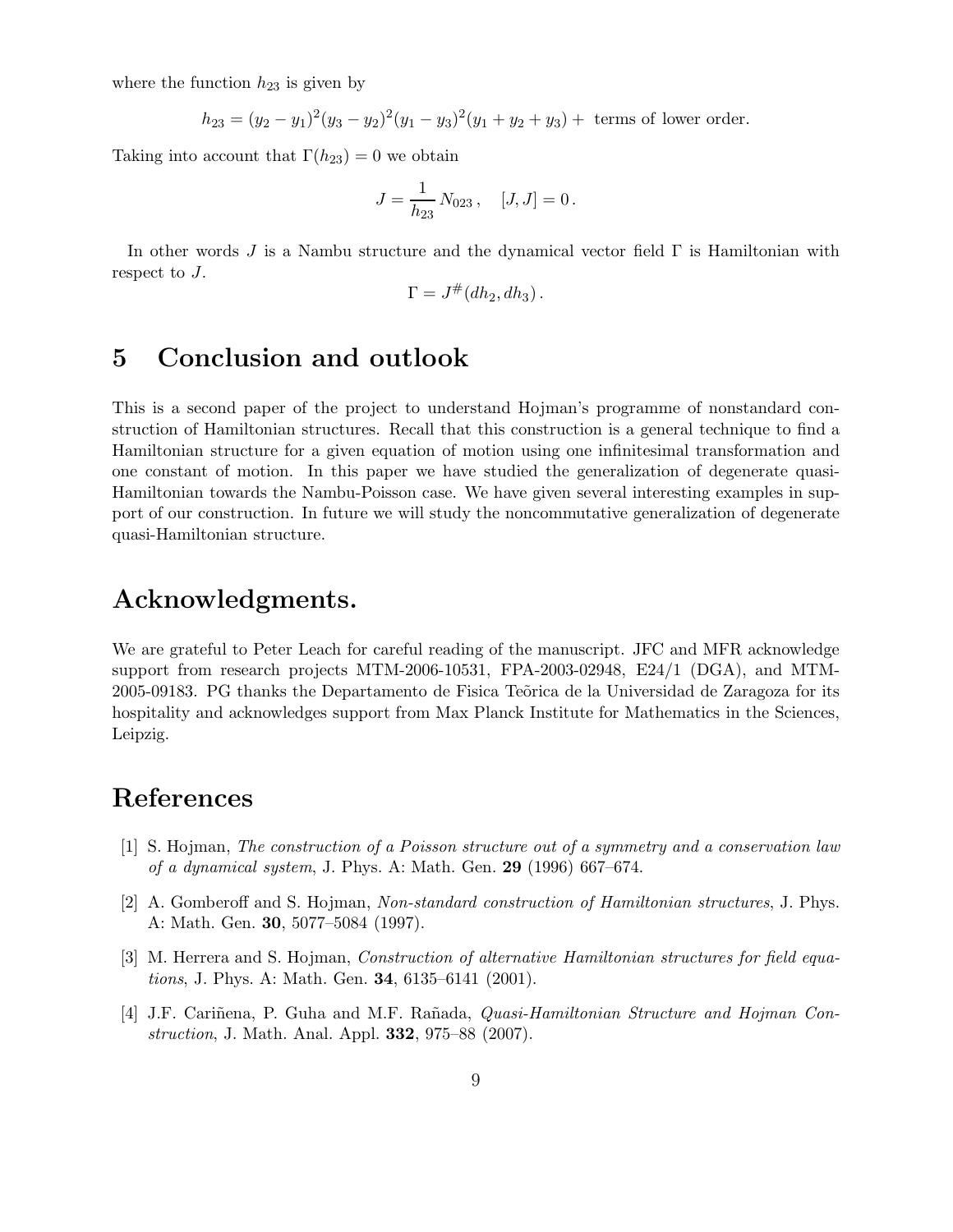- [5] Y. Nambu, Generalized Hamiltonian Dynamics, Phys. Rev. D 7, 2405-2412 (1973).
- [6] L. Takhtajan, On foundation of the generalized Nambu mechanics, Comm. Math. Phys. 160, no. 2, 295–315 (1994).
- [7] F. Bayen and M. Flato, Remarks concerning Nambu's generalized mechanics, Phys. Rev. D 11, 3049-3053 (1975).
- [8] N. Mukunda and E.C.G. Sudarshan, Relation between Nambu and Hamiltonian mechanics, Phys. Rev. D 13, 2846-2850 (1976).
- [9] A.J. Kálnay and R. Tascón, *Lagrange, Hamilton-Dirac, and Nambu mechanics*, Phys. Rev. **D** 17, 1552-1562 (1978).
- [10] P. Guha, Quadratic Poisson structures and Nambu mechanics. Nonlinear Anal. 65 (2006), no. 11, 2025–2034.
- [11] J.A. de Azcárraga, A.M. Perelomov and J.C. Pérez-Bueno, New generalized Poisson structures, J. Phys. A: Math. Gen. 29, 627–49 (1996)
- [12] J.A. de Azcárraga, A.M. Perelomov and J.C. Pérez-Bueno, Schouten-Nijenhuis brackets, cohomology, and generalized Poisson structures, J. Phys. A: Math. Gen. 29, 7993–8009 (1996)
- [13] J.A. de Azcárraga, J.M. Izquierdo and J.C. Pérez-Bueno, On the higher order generalizations of Poisson structures, J. Phys. A: Math. Gen. 30, L 607–16 (1997)
- [14] D. Alekseevsky and P. Guha, *On decomposability of Nambu-Poisson tensor*, Acta Math. Univ. Commenianae 65, 1–10 (1996).
- [15] P. Gautheron, Some remarks concerning Nambu mechanics, Lett. Math. Phys. 37, 103–116 (1996).
- [16] P. Michor and I. Vaisman, A note on n-ary Poisson brackets, in Proceedings of the 19th Winter School "Geometry and Physics," 1999; Rend. Circ. Mat. Palermo (2) Suppl. No. 63, 165 (2000).
- [17] S. Codriansky, Developments in Nambu mechanics, J. Phys. A: Math. Gen. 27, no. 7, 2565– 2578 (1994).
- [18] S. Codriansky, R. Navarro and M. Pedroza, The Liouville condition and Nambu mechanics, J. Phys. A: Math. Gen. 29, no. 5, 1037–1044 (1996).
- [19] P. Morando, Liouville condition, Nambu mechanics, and differential forms, J. Phys. A: Math. Gen. 29, L 329–L331 (1996).
- [20] P. Guha, Volume-preserving integrable systems and Nambu-Poisson manifolds, Class. Quantum Grav. 14, L 37–L43 (1997).
- [21] J. Hietarinta, Nambu tensors and commuting vector fields, J. Phys. A: Math. Gen. 30, no. 3, L27–L33 (1997).